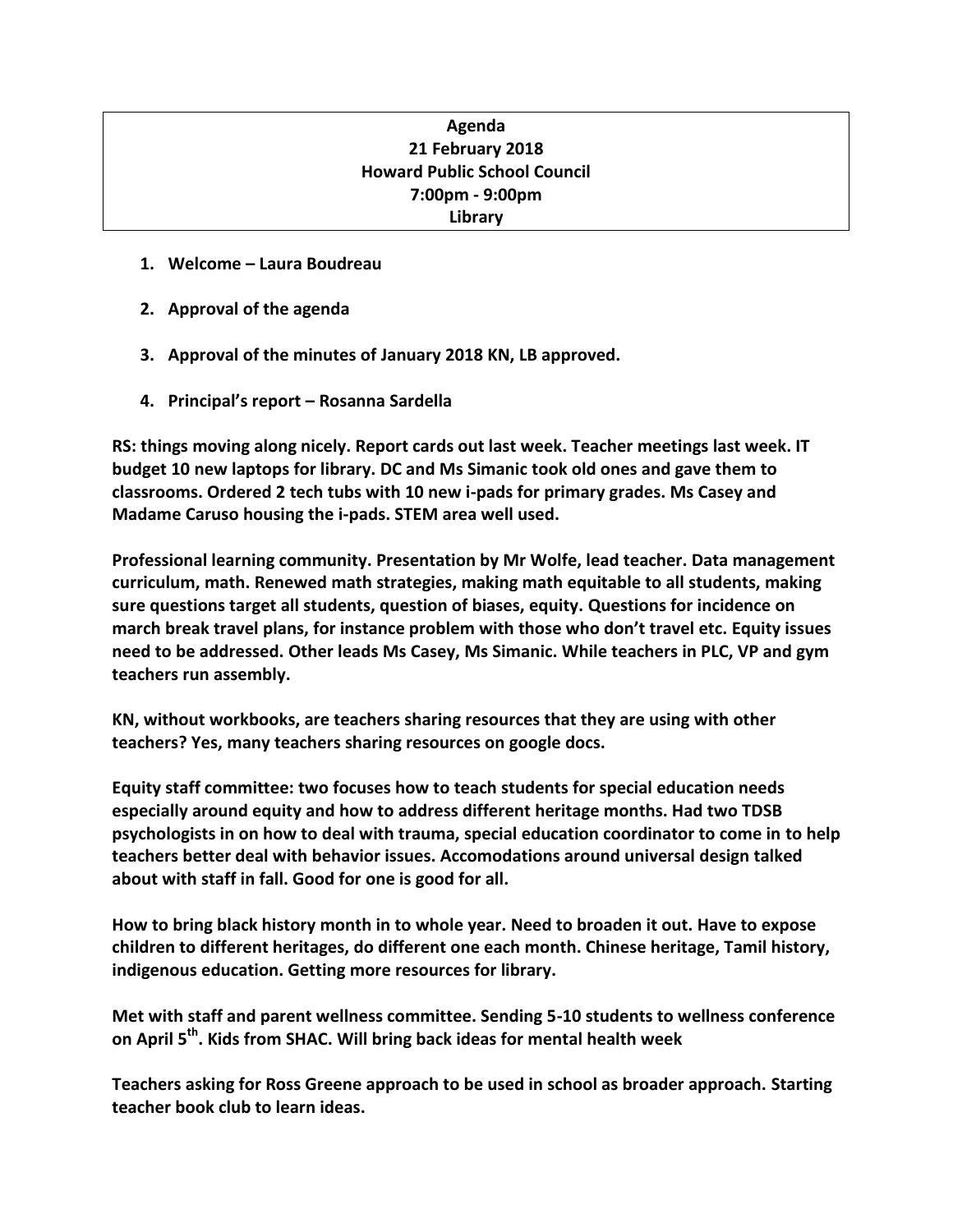- **5. Dance-a-thon – Erin McCaughan \$4300 raised by dance a thon.**
- **6. Finance Update and Budget -- Heath Feldman Revenue down this year over previous as silent auction in spring instead of fall. Successful dance-a-thon and commitment of silent auction at spring social means we can fully fund all committees, had deferred some spending in October meeting. Will need \$5000 revenue from spring social to break even, if make more will be used in fall.**

**Will send out spreadsheet on financial details.**

**7. Committee Updates – update on financial spending and program goals Mental Health and Well-being – Michelle McBride Planning to buy wiggle stools, stress balls, book in a few parent evenings.** 

**Food and Spirit Wear – KN Should be closer to 9500, up around \$1000, will do another spirit wear in spring.** 

## **STEM – Liz Phillips**

**Teachers getting involved with STEM in classrooms, some teachers using scientist in school, others buying manipulatives. Want to do STEM night in spring, possibly parent night. May not spend all budget this year. Will send an email to teachers that can book scientists still. No tech club this year as no teacher able to do it. Mme Rachadi doing robotics club with grades 4-6.**

#### **Tech – Dorothy Chen**

**Library lab in good shape, new laptops and ipads from RS. Library cart of 10 chrome pads, want to buy 10 more chrome books and bring them up to 3rd floor where high demand. Bought headphones and splitters for reading centers in a couple classes. Two Mindstorms (for robotics club) and osmos (younger kids). Some money for maintenance of chrome books.** 

**Arts – Candice Levine Will spend her full budget.** 

#### **Sports – Kathy Narraway**

**Uniforms, basketballs, cross country busses, money for spring dpa, money for kindy revamp. Want to put money towards water bottle stations. Will have spirit wear in spring.** 

### **Nutrition – Zoe Traiforos**

**Lunch seems settled down. Plans to tackle mindful eating. Looking at buying a vegetable tower (plant tower on wheels, kids do plantings, take care of herbs, plants,**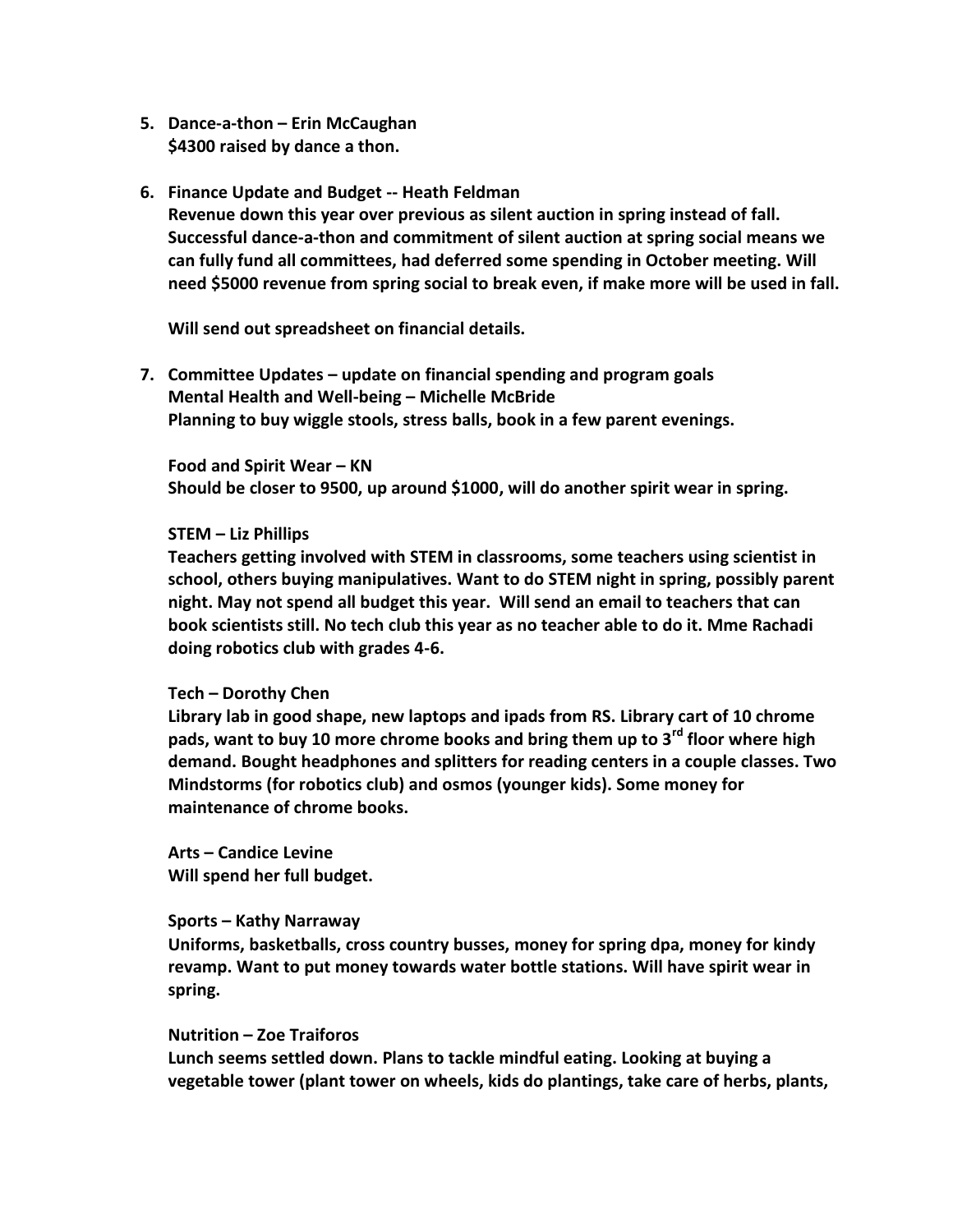**learning curriculum around food growth etc). Will talk to teachers and see interest level. Bought hand sanitizers etc for lunch room.** 

**Also looking for feedback on if we should try another hot lunch program. Currently nothing for grade 1-6. Kindies and daycare only ones on plan. Lunch lady, Rose Reisman, a couple options. Real Food for Real kids not enough enrollment to continue at school. Question about quality of food? Environmental waste? Will look at options. Survey of interest.** 

**Environment -- Leslie Nicholson**

**want to fill planters between field and playground, kids jumping from one level to another getting hurt, maybe shrubs etc, have money in friends of howard to pay for some of this. Can maybe help out with water bottle refiller.**

- **8. Carnival d'Hiver Moved from March to June 25. Summer playday. Outside stations.**
- **9. Call out for Grade 6 Graduation Organizers June 26th, 5-6pm, \$750. Will need organizers, volunteers.**
- **10. Musical Update**

**Samantha Schieman and Karin Millar co-producers**

**May 2-3 rd dates of play.**

**Volunteers needed, Andrea Clements volunteer coordinator. Need people in wide variety of roles including lighting and production. KN to handle ticket sales. Need someone to produce dvd of play.** 

**11. Spring Social – Julie** 

**April 6th, silent auction, have liquor license. Held in gym. Blog post heads up coming. Can buy tickets online. Auction not just stuff, also services this year. Will have Leafs tickets as an early auction item (march 24th, Leafs v Redwings).** 

**12. Fundraising Committee Update – Leslie Nicholson**

**Denise, Sheila, Leslie, Sara, Gail trying to figure out fundraising options. Want bigger picture to fundraising. Idea of direct donation request at beginning of school year. Questions around if we want to continue with QSP (equity issues, environment issues). Thinking about ask of \$50, classroom benchmarks? Idea of prize for classroom instead of qsp keychains etc. Have a howard spirit reward. Then could run scaled down qsp (less prizes, less individual prizes).** 

**13. Other Business**